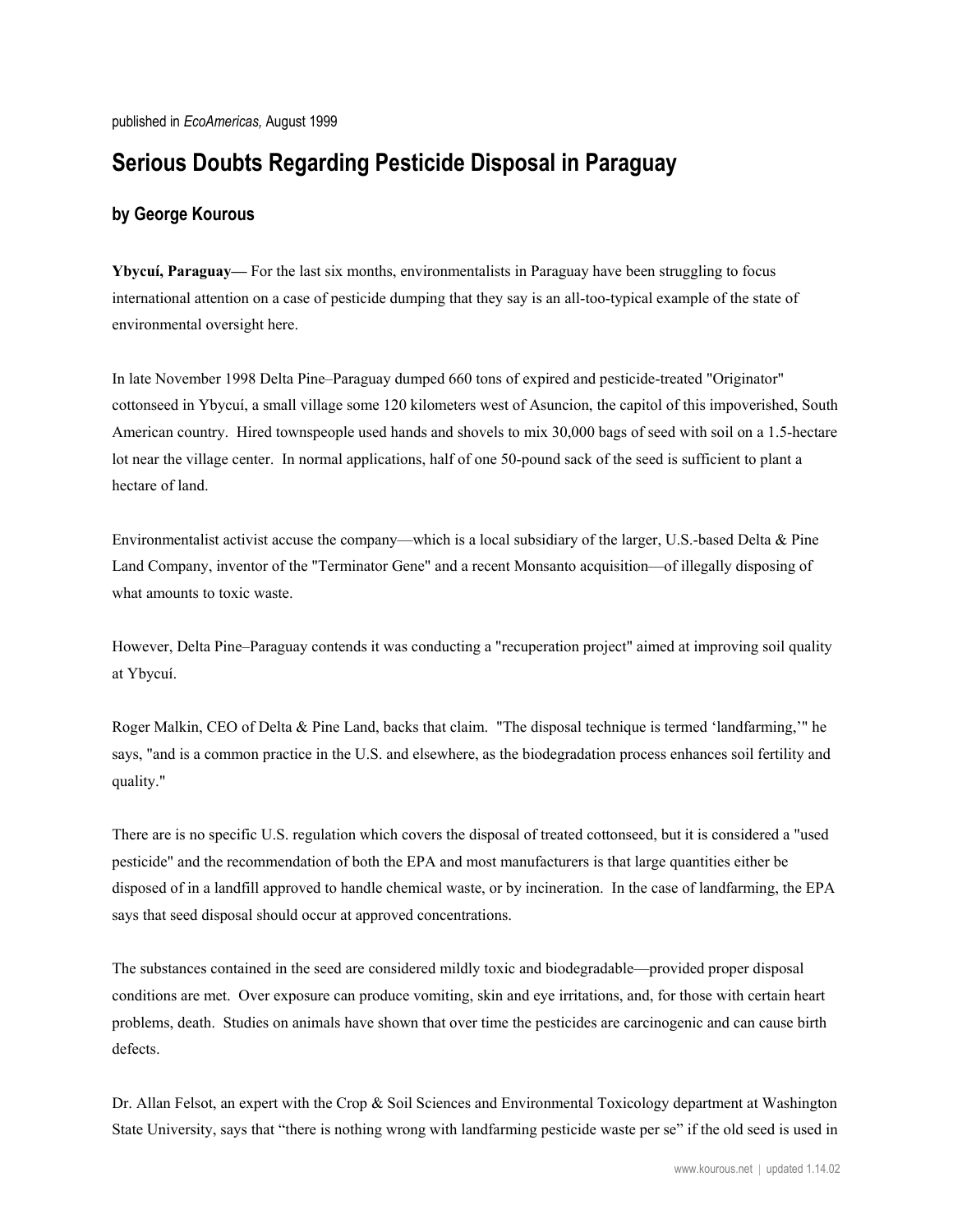proper amounts. However, he adds, if the amounts reported by Paraguayan authorities are accurate, that would have produced concentrations well beyond acceptable levels.

If they are accurate, Felsot says, then the landfarming practice used at Ybycuí was not sound, because biodegradation of pesticides in soil proceeds much more slowly at high concentrations than at low concentrations.

Ybycuí residents complain of lingering health effects that environmental activists here attribute to exposure to the seed.

Mr. Malkin says that their claims form part of a "campaign of misinformation" being waged against the company.

But according to Dr. Pablo Balmaceda, a Paraguayan physician and environmental activist monitoring the case, tests of Ybycuí residents point toward pesticide intoxication.

"We have a lot of results that are pretty conclusive," he says. "Out of 20 children we tested, 16 had yellow skin, four had swollen livers—that is 20% of the sample—and 40% had enlarged spleens." Among adults tested, he adds, 20% exhibited skin irritations and enlarged livers, while 35% showed swelling of the spleen.

All these symptoms are associated with acute pesticide poisoning. Balmaceda and other activists say they believe the villagers were poisoned when they went to work burying pesticide-laced cottonseed for Delta Pine.

The company disagrees. In a statement issued to the Paraguayan media, Delta Pine officials declared that "no injury has resulted from the seed disposal.

Government authorities called in to investigate the case concur that the seeds pose no threat. The country's chief environmental enforcement agency, the Office of Environmental Regulation (DOA), says that the seeds "can be classified as moderately toxic, biodegradable, and in contact with the environment rapidly loose their chemical and physical properties."

The DOA is not an independent ministry but rather is a branch of the larger Ministry of Agriculture and Livestock (MAG), the government agency that controls all purchases of seed imports to Paraguay.

## **Slow government response prompts charges of corruption**

Activists here charge that authorities are responding slowly to the situation and have yet to undertake any rigorous scientific analyses of the dump site.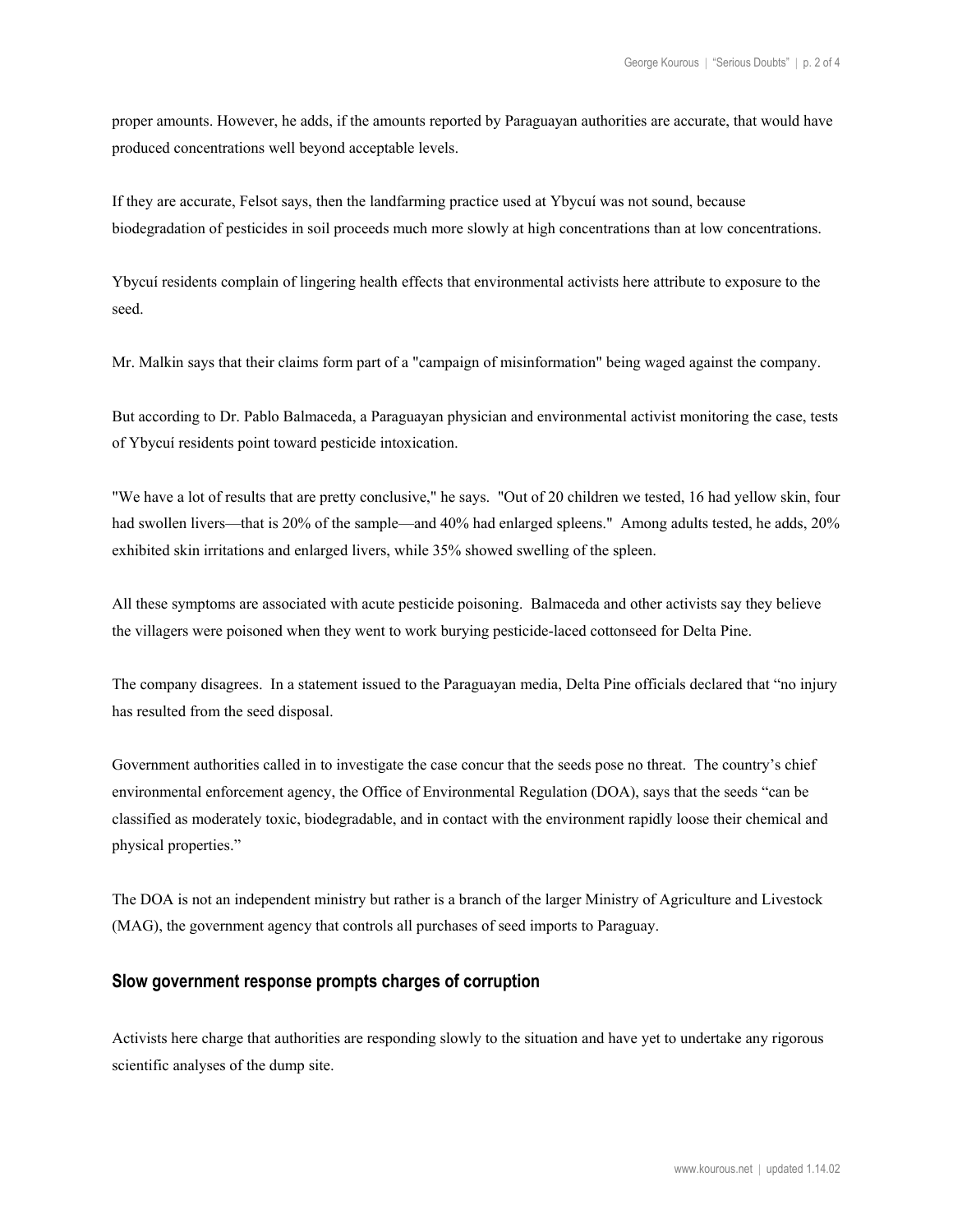No official health studies of villagers involved in the dumping operation have been conducted, and the only soil samples taken at Ybycuí by investigators from the government Health Ministry turned out to be flawed and incapable of providing conclusive results.

Still, Paraguayan authorities have cited those faulty samples as evidence that the seeds do not represent any danger.

According to Myryam Caballero, director of AlterVida, an Asuncion-based nonprofit environmental organization, Paraguayan authorities simply don't have the resources or technical skills to conduct even basic tests. This might explain, she says, how Paraguay's Health Ministry could issue a statement claiming that the seeds disposed of at Ybycuí do not contain pesticides, when in fact they are openly advertised as being treated with pest-killing chemicals.

Angry Ybycuí residents say that corruption, not incompetence, is the problem. They claim that government authorities that permitted the treated seeds to be illegally imported into Paraguay are stalling investigations.

Each year, MAG buys a fixed amount of cottonseed for distribution to farmers as dictated by a national cotton harvest plan. Producers do not directly purchase their own seed overseas, but must acquire it from MAG. Some charge that corrupt MAG employees conspire with Paraguayan representatives of international seed vendors, overpurchasing seeds each year and skimming money off the top. They then allegedly dump the surplus seeds in remote locations like Ybycuí.

"We're up against a powerful and corrupt elite which pervades the government bureaucracies and is trying to protect itself," says Julio Paniagua, a resident of Ybycuí.

"Delta Pine has its share of guilt," adds Gerardo Iglesias of the International Union of Food, Agricultural, Hotel, Restaurant, Catering, Tobacco and Allied Workers (IUF), which has been investigating the case, "but in Paraguay they found fertile ground for what they were trying to do."

## **Law required environmental impact assessment**

In a statement provided to local press, Delta Pine's local representatives said that they gave submitted an environmental impact statement to authorities prior to requesting permission to deposit the seed at Ybycuí, in accordance with Paraguayan law. However, the agency responsible for OK'ing such requests, MAG's Office of Environmental Regulation, asserts it was told of the company's actions only after the fact.

A source in Paraguay's Department of Justice says: "as to whether or not the seeds were disposed of improperly and were the dictates of the law ignored—it's pretty obvious that no, they didn't go about this in the legal manner."